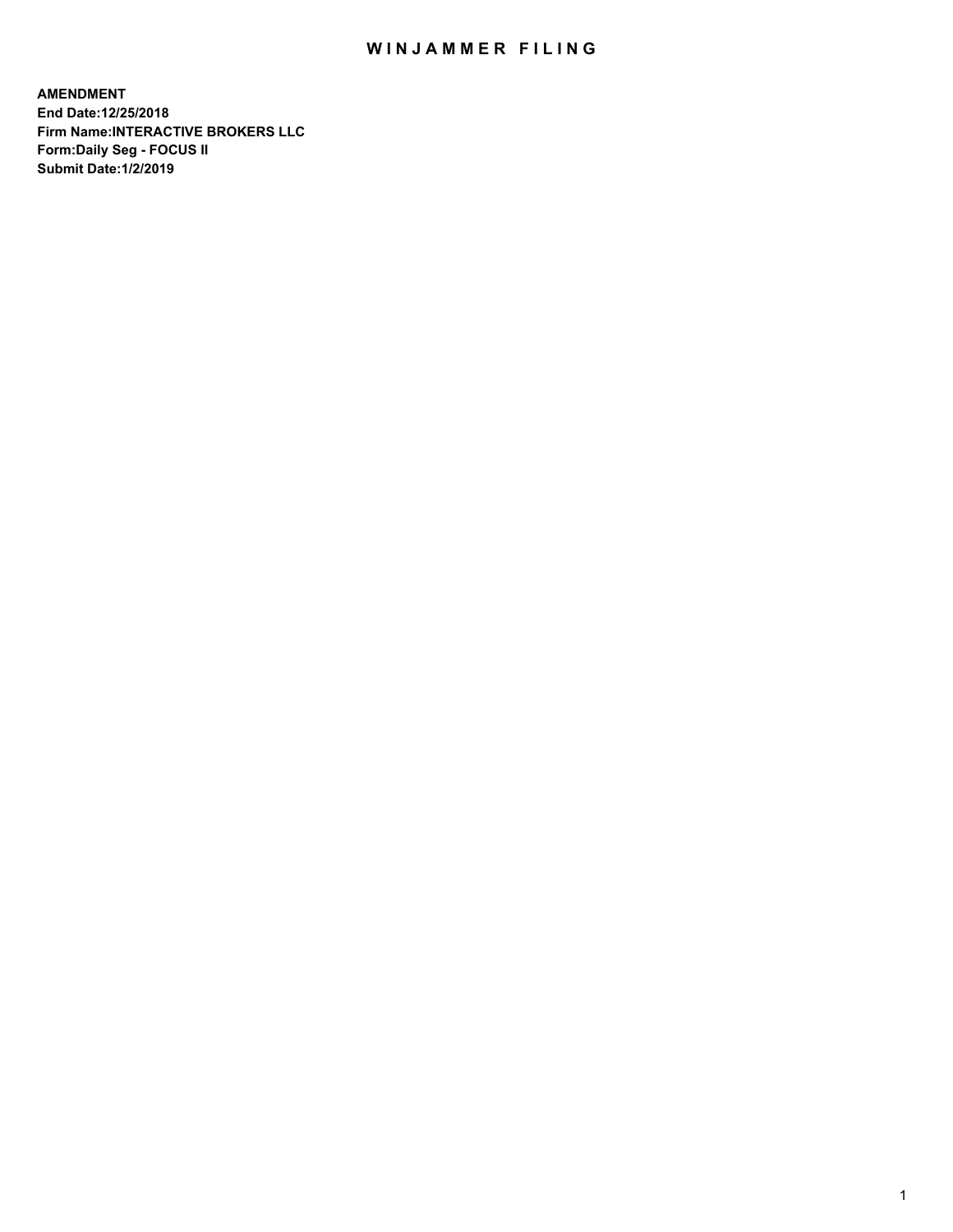**AMENDMENT End Date:12/25/2018 Firm Name:INTERACTIVE BROKERS LLC Form:Daily Seg - FOCUS II Submit Date:1/2/2019 Daily Segregation - Cover Page**

| Name of Company                                                                                                                                                                                                                                                                                                               | <b>INTERACTIVE BROKERS LLC</b>                                                     |
|-------------------------------------------------------------------------------------------------------------------------------------------------------------------------------------------------------------------------------------------------------------------------------------------------------------------------------|------------------------------------------------------------------------------------|
| <b>Contact Name</b>                                                                                                                                                                                                                                                                                                           | James Menicucci                                                                    |
| <b>Contact Phone Number</b>                                                                                                                                                                                                                                                                                                   | 203-618-8085                                                                       |
| <b>Contact Email Address</b>                                                                                                                                                                                                                                                                                                  | jmenicucci@interactivebrokers.c<br><u>om</u>                                       |
| FCM's Customer Segregated Funds Residual Interest Target (choose one):<br>a. Minimum dollar amount: ; or<br>b. Minimum percentage of customer segregated funds required:% ; or<br>c. Dollar amount range between: and; or<br>d. Percentage range of customer segregated funds required between:% and%.                        | $\overline{\mathbf{0}}$<br>0<br>155,000,000 245,000,000<br>0 <sub>0</sub>          |
| FCM's Customer Secured Amount Funds Residual Interest Target (choose one):<br>a. Minimum dollar amount: ; or<br>b. Minimum percentage of customer secured funds required:%; or<br>c. Dollar amount range between: and; or<br>d. Percentage range of customer secured funds required between:% and%.                           | $\overline{\mathbf{0}}$<br>$\mathbf 0$<br>80,000,000 120,000,000<br>0 <sub>0</sub> |
| FCM's Cleared Swaps Customer Collateral Residual Interest Target (choose one):<br>a. Minimum dollar amount: ; or<br>b. Minimum percentage of cleared swaps customer collateral required:%; or<br>c. Dollar amount range between: and; or<br>d. Percentage range of cleared swaps customer collateral required between:% and%. | $\frac{0}{0}$<br>$\underline{0}$ $\underline{0}$<br>0 <sup>0</sup>                 |

Attach supporting documents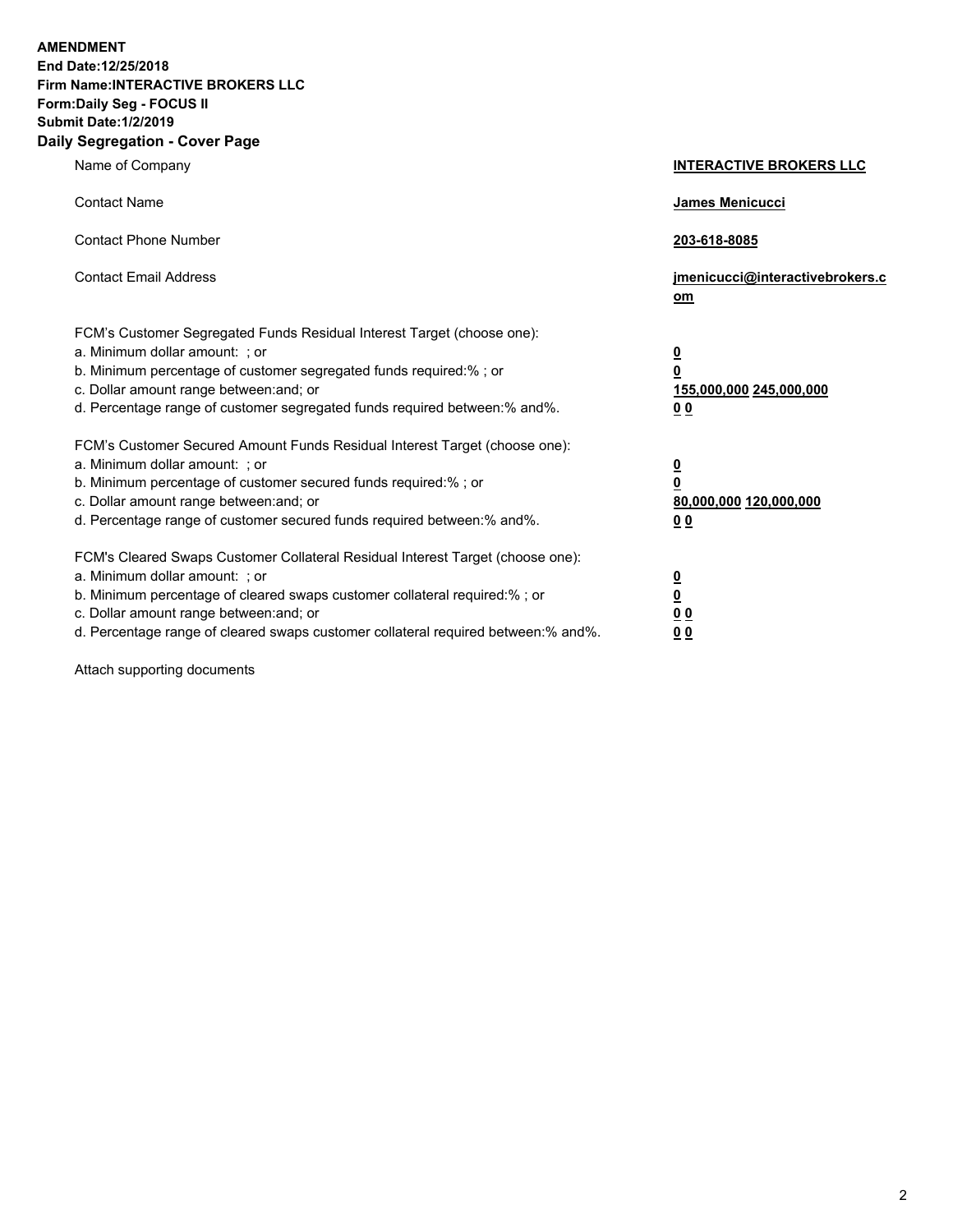## **AMENDMENT End Date:12/25/2018 Firm Name:INTERACTIVE BROKERS LLC Form:Daily Seg - FOCUS II Submit Date:1/2/2019 Daily Segregation - Secured Amounts** Foreign Futures and Foreign Options Secured Amounts

| Amount required to be set aside pursuant to law, rule or regulation of a foreign |
|----------------------------------------------------------------------------------|
|----------------------------------------------------------------------------------|

government or a rule of a self-regulatory organization authorized thereunder

## 1. Net ledger balance - Foreign Futures and Foreign Option Trading - All Customers A. Cash **434,211,191** [7315]

- B. Securities (at market) **0** [7317]
- 2. Net unrealized profit (loss) in open futures contracts traded on a foreign board of trade **9,952,049** [7325]
- 3. Exchange traded options
	- a. Market value of open option contracts purchased on a foreign board of trade **70,299** [7335]
	- b. Market value of open contracts granted (sold) on a foreign board of trade **-299,435** [7337]
- 4. Net equity (deficit) (add lines 1. 2. and 3.) **443,934,104** [7345]
- 5. Account liquidating to a deficit and account with a debit balances gross amount **2,316** [7351] Less: amount offset by customer owned securities **0** [7352] **2,316** [7354]
- 6. Amount required to be set aside as the secured amount Net Liquidating Equity Method (add lines 4 and 5)
- 7. Greater of amount required to be set aside pursuant to foreign jurisdiction (above) or line 6.

## FUNDS DEPOSITED IN SEPARATE REGULATION 30.7 ACCOUNTS

- 1. Cash in banks
	- A. Banks located in the United States **87,119,375** [7500]
	- B. Other banks qualified under Regulation 30.7 **0** [7520] **87,119,375** [7530]
- 2. Securities
	- A. In safekeeping with banks located in the United States **407,903,812** [7540]
	- B. In safekeeping with other banks qualified under Regulation 30.7 **0** [7560] **407,903,812** [7570]
- 3. Equities with registered futures commission merchants
	- A. Cash **0** [7580]
	- B. Securities **0** [7590]
	- C. Unrealized gain (loss) on open futures contracts **0** [7600]
	- D. Value of long option contracts **0** [7610]
	- E. Value of short option contracts **0** [7615] **0** [7620]
- 4. Amounts held by clearing organizations of foreign boards of trade
	- A. Cash **0** [7640]
	- B. Securities **0** [7650]
	- C. Amount due to (from) clearing organization daily variation **0** [7660]
	- D. Value of long option contracts **0** [7670]
	- E. Value of short option contracts **0** [7675] **0** [7680]
- 5. Amounts held by members of foreign boards of trade
	-
	- B. Securities **0** [7710]
	- C. Unrealized gain (loss) on open futures contracts **6,145,420** [7720]
	- D. Value of long option contracts **70,299** [7730]
	-
- 6. Amounts with other depositories designated by a foreign board of trade **0** [7760]
- 7. Segregated funds on hand **0** [7765]
- 8. Total funds in separate section 30.7 accounts **571,979,206** [7770]
- 9. Excess (deficiency) Set Aside for Secured Amount (subtract line 7 Secured Statement Page 1 from Line 8)
- 10. Management Target Amount for Excess funds in separate section 30.7 accounts **80,000,000** [7780]
- 11. Excess (deficiency) funds in separate 30.7 accounts over (under) Management Target **48,042,786** [7785]

**0** [7305]

- 
- **443,936,420** [7355]
- **443,936,420** [7360]
- 
- 
- 
- 
- A. Cash **71,039,735** [7700] E. Value of short option contracts **-299,435** [7735] **76,956,019** [7740] **128,042,786** [7380]
	-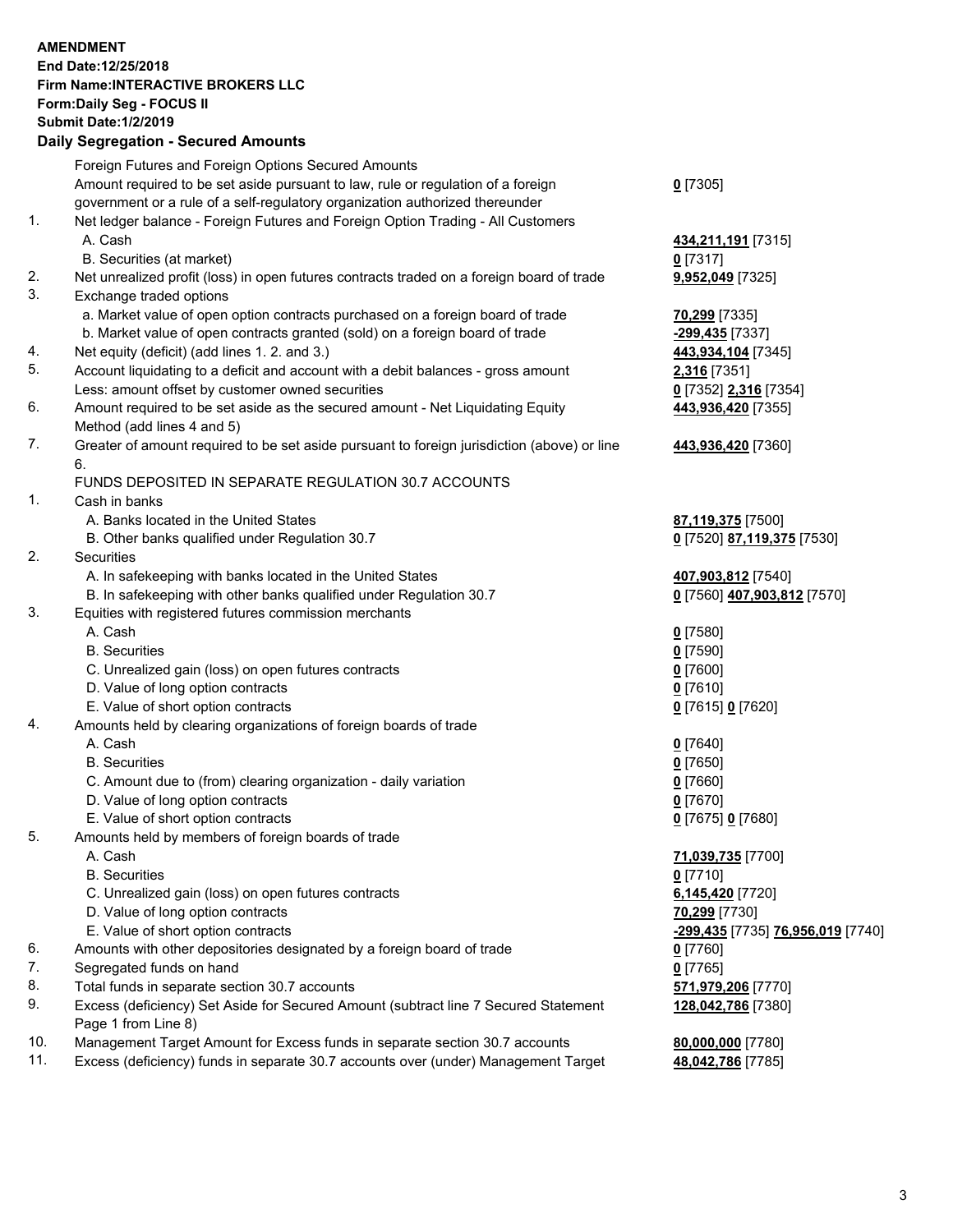|     | <b>AMENDMENT</b>                                                                                       |                                           |
|-----|--------------------------------------------------------------------------------------------------------|-------------------------------------------|
|     | End Date: 12/25/2018                                                                                   |                                           |
|     | <b>Firm Name: INTERACTIVE BROKERS LLC</b>                                                              |                                           |
|     | Form: Daily Seg - FOCUS II                                                                             |                                           |
|     | <b>Submit Date:1/2/2019</b>                                                                            |                                           |
|     | Daily Segregation - Segregation Statement                                                              |                                           |
|     | SEGREGATION REQUIREMENTS(Section 4d(2) of the CEAct)                                                   |                                           |
| 1.  | Net ledger balance                                                                                     |                                           |
|     | A. Cash                                                                                                |                                           |
|     | B. Securities (at market)                                                                              | 4,109,132,942 [7010]<br>$0$ [7020]        |
| 2.  | Net unrealized profit (loss) in open futures contracts traded on a contract market                     | -218,077,640 [7030]                       |
| 3.  |                                                                                                        |                                           |
|     | Exchange traded options<br>A. Add market value of open option contracts purchased on a contract market |                                           |
|     | B. Deduct market value of open option contracts granted (sold) on a contract market                    | 413,153,855 [7032]<br>-560,007,907 [7033] |
| 4.  | Net equity (deficit) (add lines 1, 2 and 3)                                                            | 3,744,201,250 [7040]                      |
| 5.  | Accounts liquidating to a deficit and accounts with                                                    |                                           |
|     | debit balances - gross amount                                                                          | 1,474,286 [7045]                          |
|     | Less: amount offset by customer securities                                                             | 0 [7047] 1,474,286 [7050]                 |
| 6.  | Amount required to be segregated (add lines 4 and 5)                                                   | 3,745,675,536 [7060]                      |
|     | FUNDS IN SEGREGATED ACCOUNTS                                                                           |                                           |
| 7.  | Deposited in segregated funds bank accounts                                                            |                                           |
|     | A. Cash                                                                                                | 312,896,757 [7070]                        |
|     | B. Securities representing investments of customers' funds (at market)                                 | 2,328,676,620 [7080]                      |
|     | C. Securities held for particular customers or option customers in lieu of cash (at                    | $0$ [7090]                                |
|     | market)                                                                                                |                                           |
| 8.  | Margins on deposit with derivatives clearing organizations of contract markets                         |                                           |
|     | A. Cash                                                                                                | 3,583,687 [7100]                          |
|     | B. Securities representing investments of customers' funds (at market)                                 | 1,510,187,028 [7110]                      |
|     | C. Securities held for particular customers or option customers in lieu of cash (at                    | $0$ [7120]                                |
|     | market)                                                                                                |                                           |
| 9.  | Net settlement from (to) derivatives clearing organizations of contract markets                        | -71,600,503 [7130]                        |
| 10. | Exchange traded options                                                                                |                                           |
|     | A. Value of open long option contracts                                                                 | 413,518,929 [7132]                        |
|     | B. Value of open short option contracts                                                                | -560,389,377 [7133]                       |
| 11. | Net equities with other FCMs                                                                           |                                           |
|     | A. Net liquidating equity                                                                              | $0$ [7140]                                |
|     | B. Securities representing investments of customers' funds (at market)                                 | $0$ [7160]                                |
|     | C. Securities held for particular customers or option customers in lieu of cash (at                    | $0$ [7170]                                |
|     | market)                                                                                                |                                           |
| 12. | Segregated funds on hand                                                                               | $0$ [7150]                                |
| 13. | Total amount in segregation (add lines 7 through 12)                                                   | 3,936,873,141 [7180]                      |
| 14. | Excess (deficiency) funds in segregation (subtract line 6 from line 13)                                | 191,197,605 [7190]                        |
| 15. | Management Target Amount for Excess funds in segregation                                               | 155,000,000 [7194]                        |
| 16. | Excess (deficiency) funds in segregation over (under) Management Target Amount                         | 36,197,605 [7198]                         |

Excess